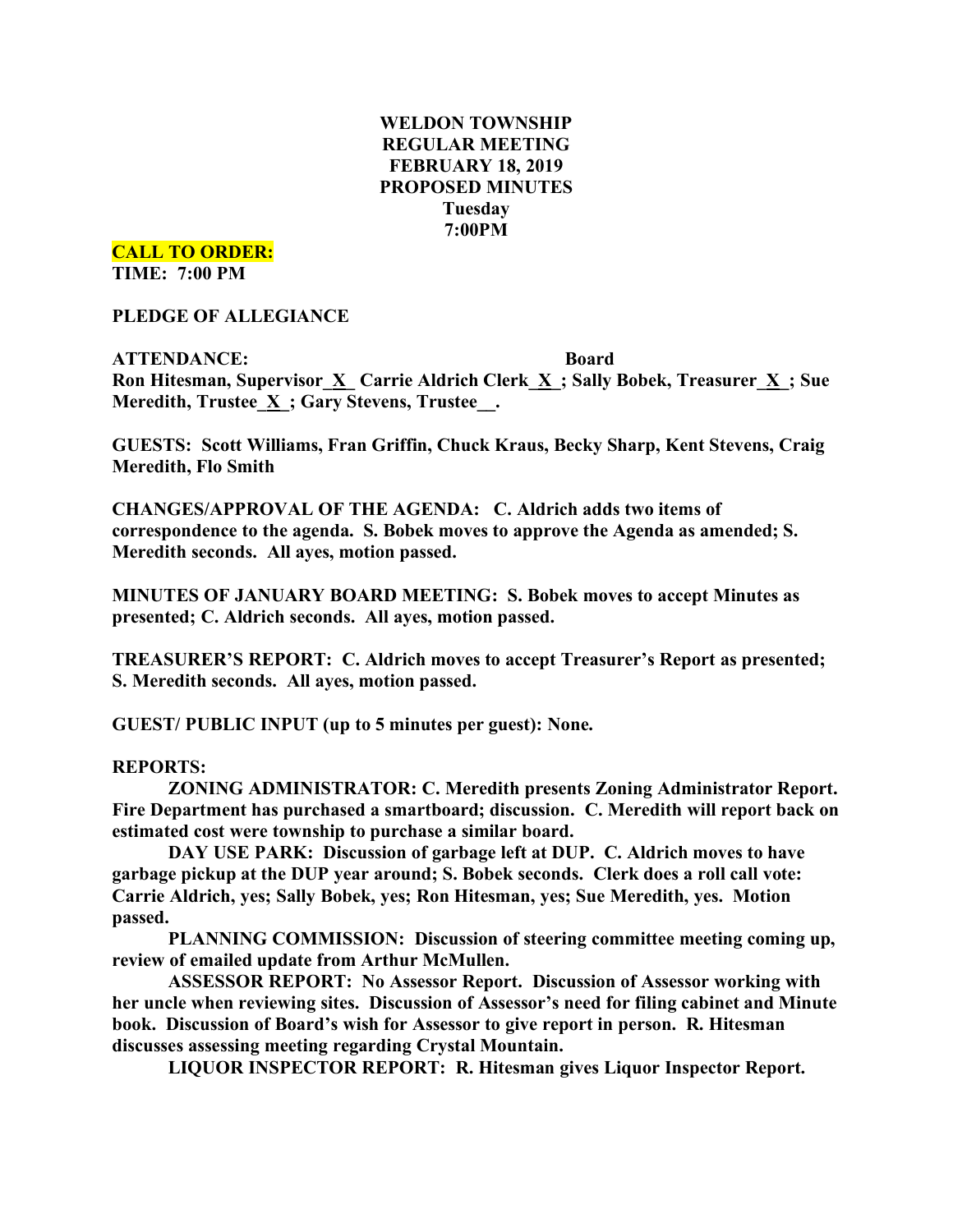**BUDGET REPORT: Clerk presents Budget Report. Clerk will draft a Resolution to correct budget for the March meeting.**

**SUPERVISOR COMMENTS: Supervisor reports on County Road Commission Meetings. Pioneer Road and the deck on Wolf Road Bridge will be repaired this year. Marty Lonn will join Board of Review. He attended MTA Board of Review Training. R. Hitesman moves to appoint Marty Lonn to the Board of Review; S. Bobek seconds. All ayes, motion passed. Clerk will look into getting a Board of Review webinar from MTA. Discussion of paying Mr. Lonn for his training time, after his W-4 and I-9 are completed. S. Bobek moves to pay Mr. Lonn for his training and mileage; R. Hitesman seconds. All ayes, motion passed. Discussion of organizational meeting for Board of Review.**

**CLERK COMMENTS: Clerk presents email from Mr. Figura regarding JPC name issue. C. Aldrich is waiting for more information from Mr. Figura on the JPC issue, as well as the Ace Group Franchise Agreement. Discussion of Greenspace Improvement Grant.**

#### **UNFINISHED BUSINESS:**

**Discussion of township's investment of CD funds at 2.65% interest. Treasurer will be attending a meeting with Benzie County Treasurer regarding proper investment of township funds. C. Aldrich moves to reinvest the township's current CD with the Honor Bank, Acct 3004000006, at 2.65% rate of interest, with signatories on the CD to be Sally Bobek, Treasurer, and Carrie Aldrich, Clerk; S. Bobek seconds. Discussion. Clerk takes a roll call vote: C. Aldrich, yes; S. Meredith, yes; R. Hitesman, yes; S. Bobek, yes. Motion passed.**

#### **NEW BUSINESS:**

**Discussion of Figura Law email regarding short-term rental properties. Discussion of Planning Commission Budget, regarding monthly trainings. Discussion of costs for Master Plan and Zoning Ordinance. R. Hitesman moves to have Budget Meeting at 6:30 on March 12th, 2019; C. Aldrich seconds. All ayes, motion passed. Discussion of need for a Recreational Marijuana Resolution. Clerk presents a letter from J. and D. Pruett.**

#### **BILLS:**

| <b>Craig Meredith, Day Use Park/Plowing/Mowing</b> | 294.00  |
|----------------------------------------------------|---------|
| Craig Meredith, Back PC Training,                  | 300.00  |
| David Kane, Website Maintenance                    | 60.00   |
| <b>Julie Lonn, Town Hall Cleaning</b>              | 50.00   |
| <b>AFLAC</b>                                       | 281.50  |
| <b>VISA</b>                                        | 850.96  |
| <b>Acentek</b>                                     | 176.46  |
| <b>Wade Trim</b>                                   | 2140.55 |
| <b>Figura Law Firm</b>                             | 725.25  |
| <b>Benzie County Treasurer, Chargebacks</b>        | 26.15   |
| <b>Bayside Printing</b>                            | 4.90    |
| <b>Cherryland Electric</b>                         | 65.99   |
| Dawn Olney, Election Programming and Supplies      | 397.52  |